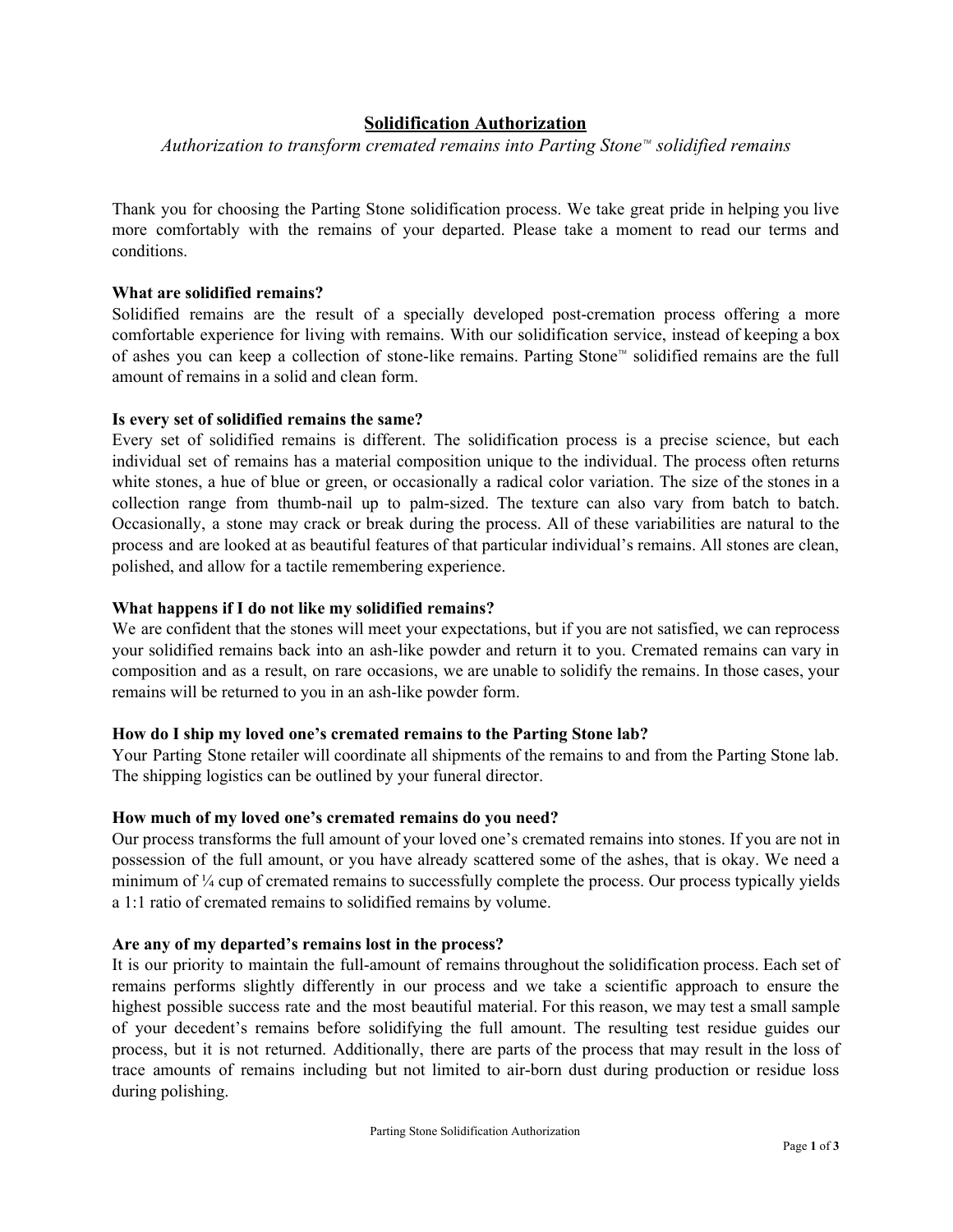### **Okay, we are ready to start the solidification process, what do we do?**

Please complete and sign the following document, acknowledging that you have read and understand Parting Stone's solidification process.

Name of Decedent:

I hereby authorize Parting Stone to transform the cremated remains of the Decedent into solidified remains "stones" in accordance with the terms and conditions described in this Solidification Authorization.

I certify that I hold full legal right and authority to control the transportation and final disposition of the cremated remains of Decedent and that the identity of the cremated remains is as stated above.

I agree that Parting Stone is not responsible for any loss or damage to cremated remains of Decedent that may occur during the transport of said cremated remains from point of origin to Parting Stone or transportation from Parting Stone to the final delivery address.

I understand that the cremated remains material varies and that Parting Stone can neither guarantee a final product nor guarantee the appearance of the final product. Additionally, I understand that a small amount of Decedent's remains may not be returned due to the nature of the process. I agree to hold harmless and indemnify Parting Stone and its principals, employees, agents, and affiliates from any claims, demands or damages that may be made arising from the Parting Stone process and the product described and authorized herein. I understand and agree that Parting Stone's solidification of the cremated remains of Decedent is a final and irrevocable act and that once complete the cremated remains will not be recoverable as the original cremated remains, but may be recoverable as solidified cremated remains.

This authorization and the agreements that it constitutes shall be considered in accordance with the laws of the State of New Mexico and any disputes arising hereunder shall be adjudicated in the State of New Mexico.

I hereby acknowledge and accept all terms and conditions set forth above:

| Email:                        | Phone Number:             |
|-------------------------------|---------------------------|
| Date: $\qquad \qquad$         | Relationship to Decedent: |
| Name: $\qquad \qquad$         |                           |
| Email: <u>_______________</u> | Phone Number:             |
| Date:                         | Relationship to Decedent: |